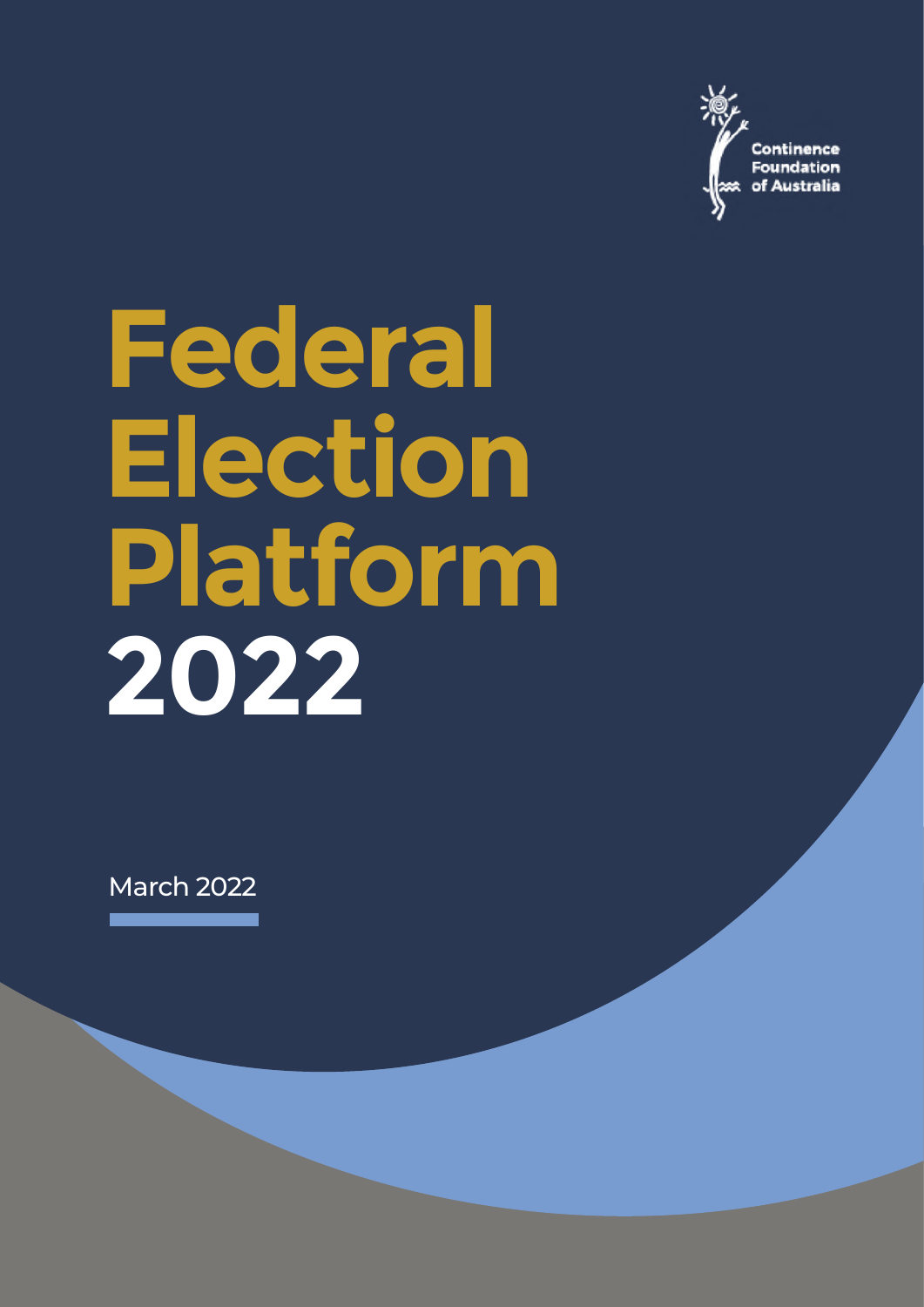# Incontinence is a health issue that impacts millions of Australians

Incontinence is a problem with bladder and/or bowel control, and it affects Australians from childhood to older age. It is a condition that stands alone or can be associated with a wide range of medical conditions, lifestyle and environmental factors.

### **Incontinence affects more than half of Australians.1**

 $\frac{1}{2}$ **80% of people living with incontinence in the community are women**

**50% of those living with incontinence stated that it affects their mental health**

#### **Incontinence can affect a person's physical, mental and emotional health, and it can also impact on a person's ability to engage with the community and in employment.**

Inadequate diagnosis, treatment and support for incontinence is a significant health burden and cost to individuals and the health and social services budgets.

Recognition of the value and importance of continence health diagnosis, treatment and services, through specific and targeted investments, would contribute to better health for individuals and to better economic and social participation with the potential to reduce longer term health and social service costs.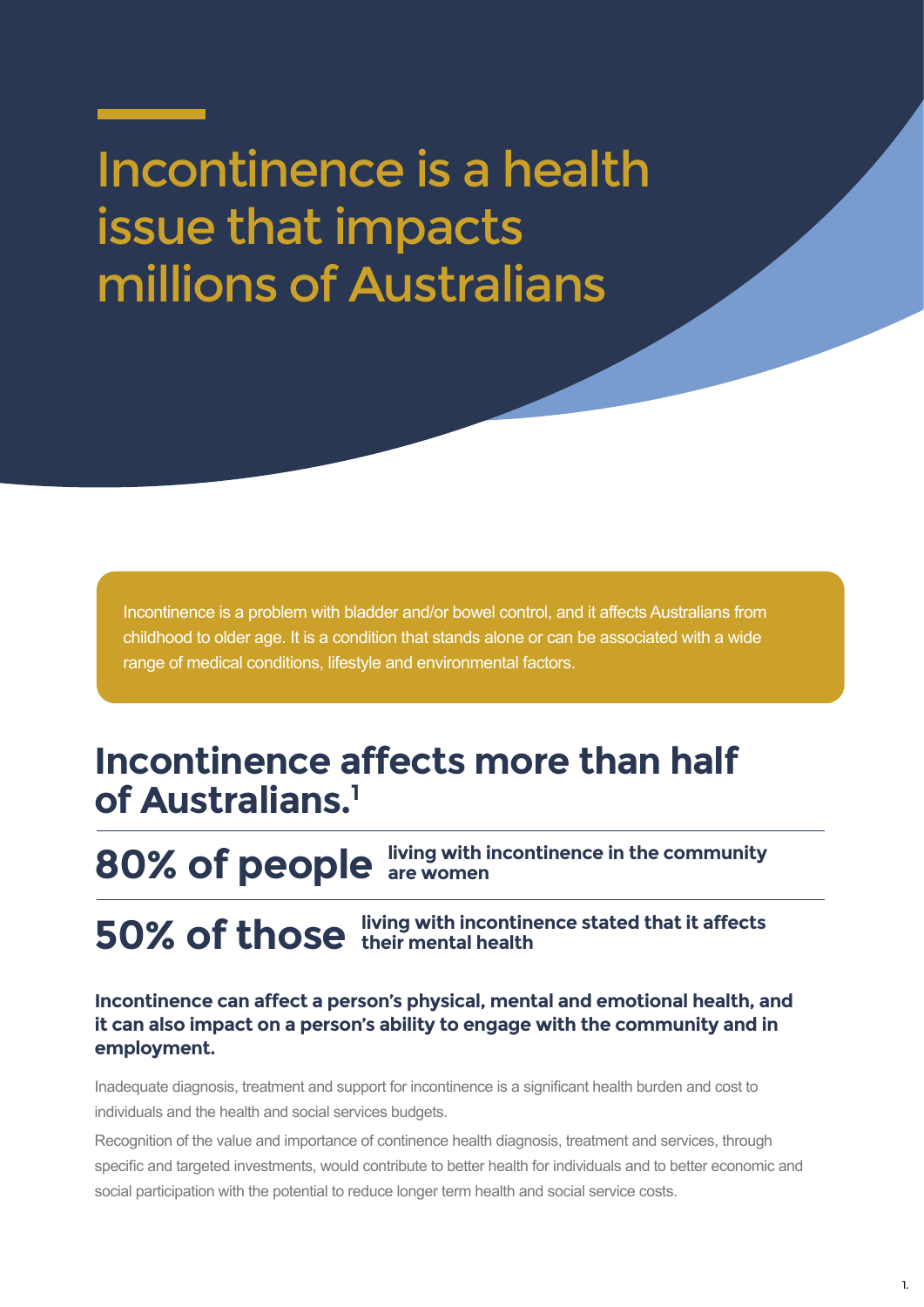Now is the time for action on continence care, support and prevention

The Foundation proposes the following as immediate priorities for policy action and investments in the next term of government:

- **1. National leadership to set the agenda for continence care and support through systemic change and evidenced based support and care**
- **2. Increase the availability of specialist continence services and trained health professionals**
- **3. Build the capability of the workforce across health, ageing and disability sectors to support people with incontinence.**

"Services are stretched and there is poor use of available resources across the board. I'm particularly concerned about the lack of continence care and specialist services for regional and rural areas, especially for women and children and post-surgery. We need satellite clinics with Nurse Continence Specialists so we can better support people who are isolated and often unable to leave their homes because of their incontinence."

**Nurse Continence Specialist with over 25 years in community nursing, specialising in aged care.**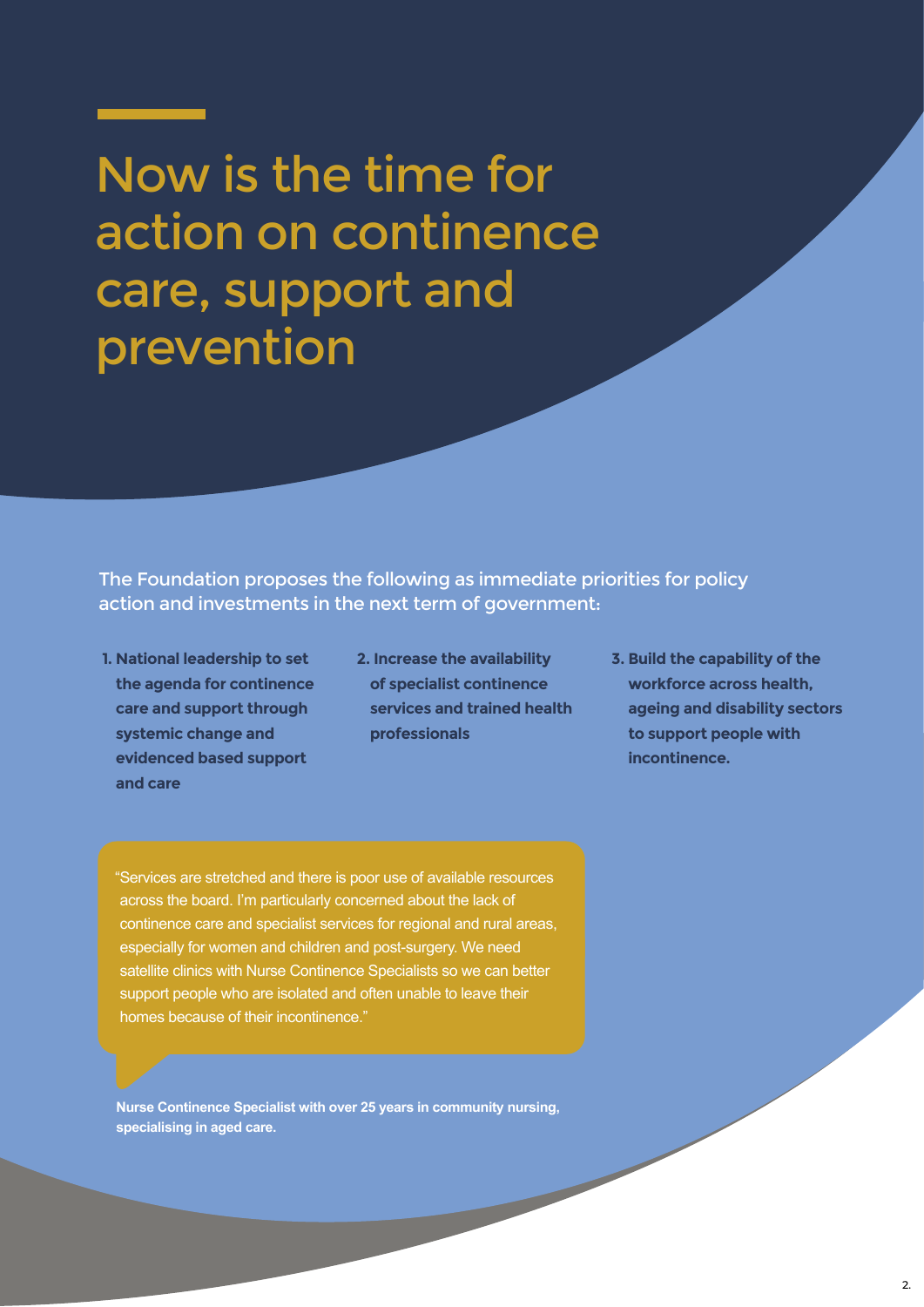# Elicia's story – "Why didn't anyone tell me this could happen to me?"

Of all the changes a woman can face after giving birth, for Elicia, incontinence was the most challenging. Elicia was shocked when this happened to her and she felt completely unprepared.

"It wasn't until a physiotherapist gave me a brochure titled "One in three women who have ever had a baby wet themselves," that I realised how common it is but I wondered why it wasn't something women or health professionals openly discussed." she says

Eighteen months later, Elicia still experiences incontinence that impacts her day-to-day life and her ability to enjoy simple things like trips to the playground with her daughter, let alone any sustained or intensive

exercise. Whilst she accepts the road to recovery is long and not without bumps, incontinence is a hard thing for a young woman to deal with daily, particularly when it can occur randomly and without warning.

"I'd like to see the same level of awareness around birth injury and trauma as post-natal depression, so that women are provided with prior knowledge of the risk factors and likelihood of it happening, as well as how to deal with it," says Elicia. "Women need to know where they can seek help and support and know that they are not alone."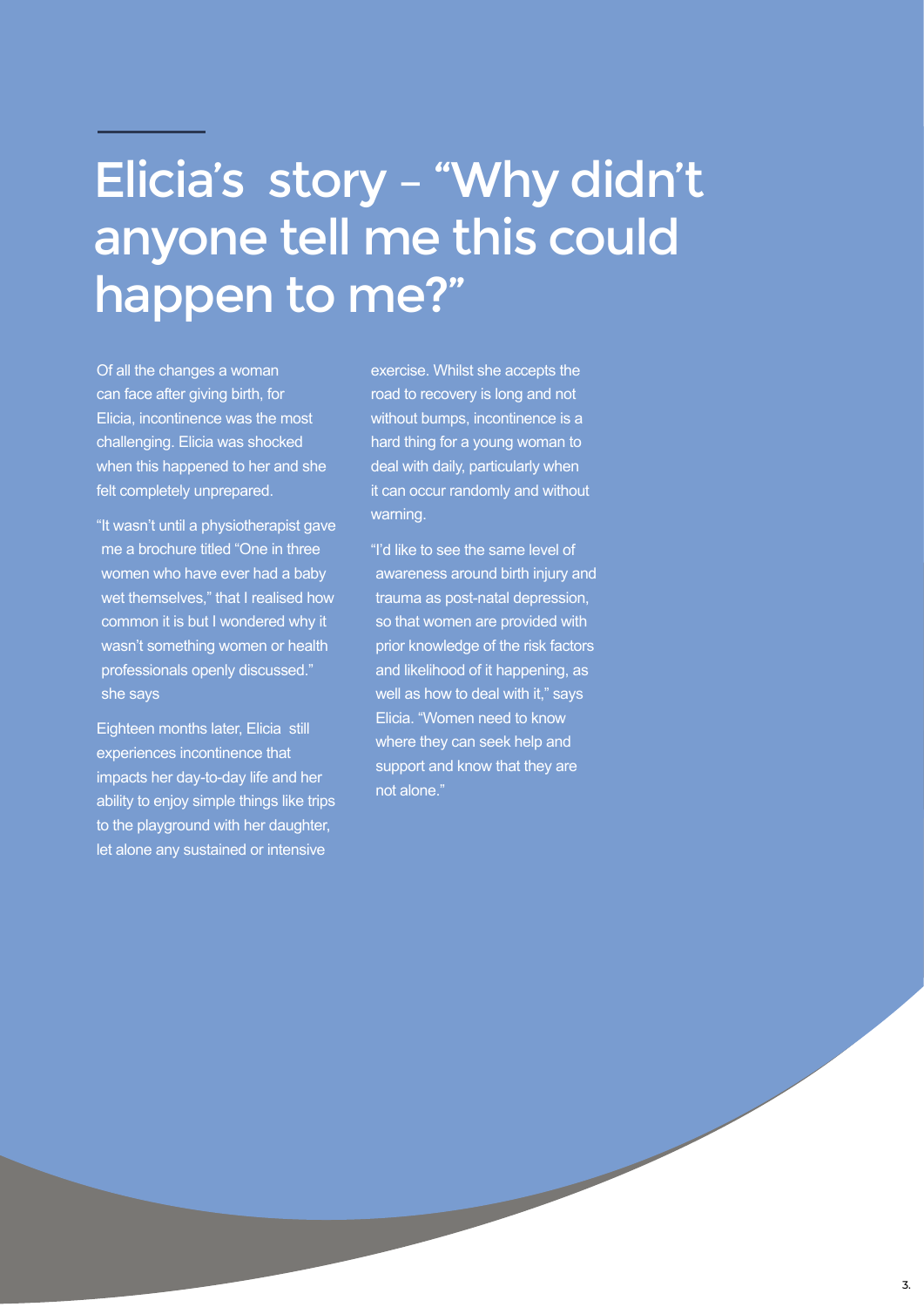# National leadership is needed for systemic change and evidenced based support and care **1**

#### **The National Continence Action Plan has not been updated since 2014.**

**Lack of policy focus and investment has resulted in:** 

- poor support for continence health in disability, health and aged care policy
- significant gaps in access to specialist continence services
- a lack of capability in the generalist health, aged care and disability support workforces
- increasing prevalence of incontinence, accompanied by increasing consumer and carer expectations of the availability and quality of continence care
- reduce the impact of incontinence • inadequate understanding about how to prevent or
- data gaps limiting the profile of continence health.

**The Foundation urges the development and commitment to a National Continence Action Plan that provides:**

- improved access to specialist continence care
- workforce capacity building,
- standards for safe, quality continence care
- prevention and early intervention from childhood across the life course
- increased social and economic participation by reducing barriers for consumers and carers
- improved research and data collection.

"Incontinence has traditionally been viewed as an older woman's problem, but this group certainly don't make up most of my clients. I am now seeing much younger women, some soon after childbirth, as well as women in their 40s and 50s. Many of these women have reduced their engagement in exercise and other enjoyable activities and have withdrawn from life physically, emotionally, socially, and sexually. I want the message to be clearer for women that these issues shouldn't hold you back from having a good sex life, being active, playing with your kids and doing the things you enjoy."

**Specialist Women's, Men's & Pelvic Health Physiotherapist**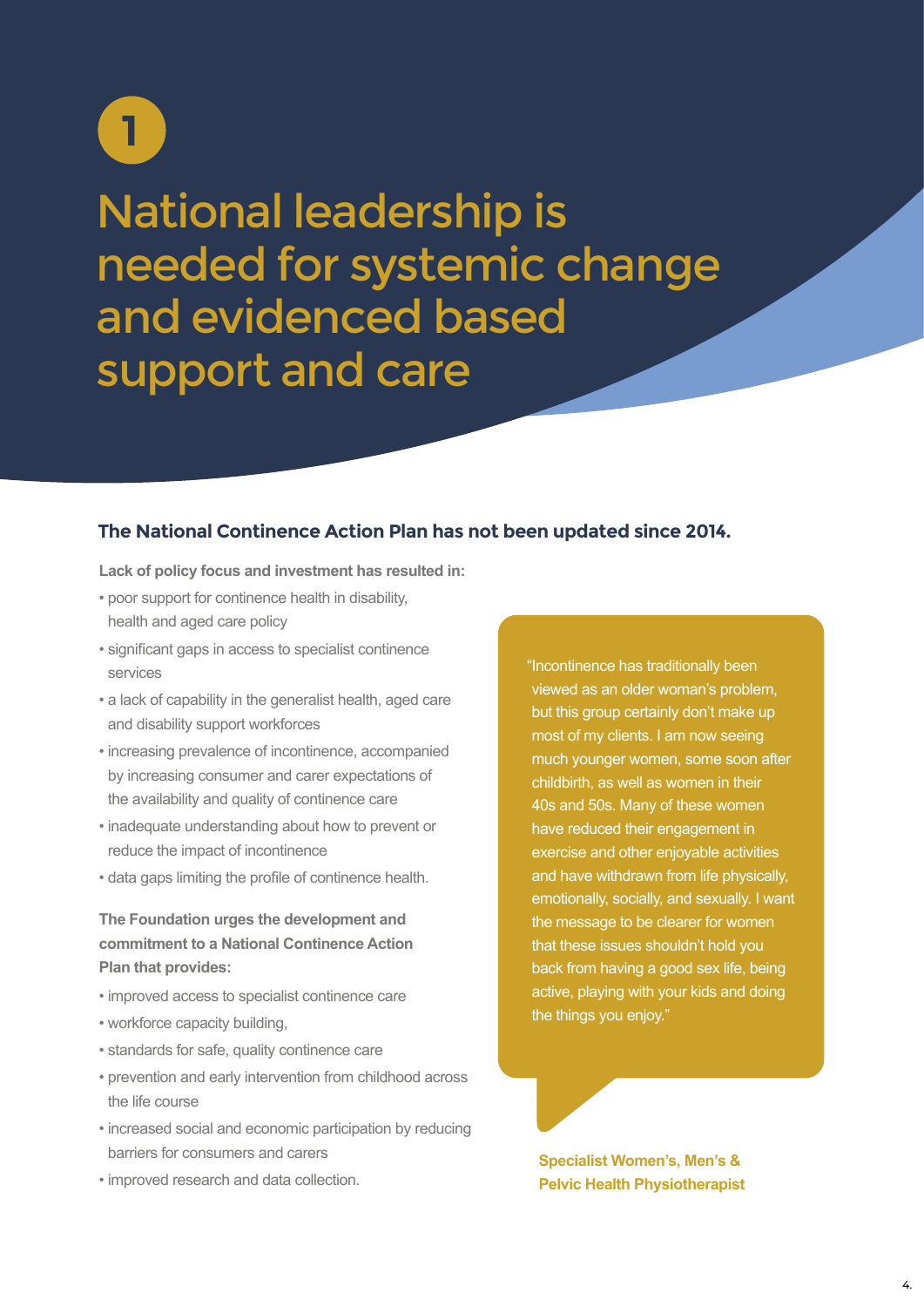

Increase the availability of specialist continence services and trained health professionals

**There are insufficient specialist continence services and qualified staff to meet current and increasing demand, including in rural and regional areas with additional support of much needed sub-specialist support heavily centred in major metropolitan regions across Australia for example paediatrics, women's health and surgical intervention. In addition to a reduction in the number of specialist services, there has been a loss of recognition of the importance of the skills and expertise of Specialist Continence Nurses.**

We estimate that approximately one Nurse Continence Specialist per **2,500** people with faecal incontinence and approximately one per **5,000** people with urinary incontinence is required.<sup>14,15</sup>

Incontinence is common, and if left untreated becomes a chronic health condition. However, with specialist support causes can still be treatable and at the very least be better managed. Specialist services and qualified health professionals can support individuals and families to

- Improve their continence
- Manage their related conditions
- Improve wellbeing and participation in the community and workforce

**The Foundation proposes the following priorities for policy action and investment**

- Funding of additional Nurse Continence Specialist positions, through local health networks, and embedding them in multi-disciplinary teams in health and community-based settings, particularly in rural and regional areas
- Development and implementation of a strategy to increase the Nurse Continence Specialist and pelvic health Physiotherapist workforce to support expansion of services can be expanded and meet increasing demand
- Increased funding to the National Continence Helpline to build on existing capabilities to deliver additional clinical support and develop a model of care to support better health seeking behaviours
- Development of higher education career opportunities for continence specialisation to support the increasing need of the community across the lifespan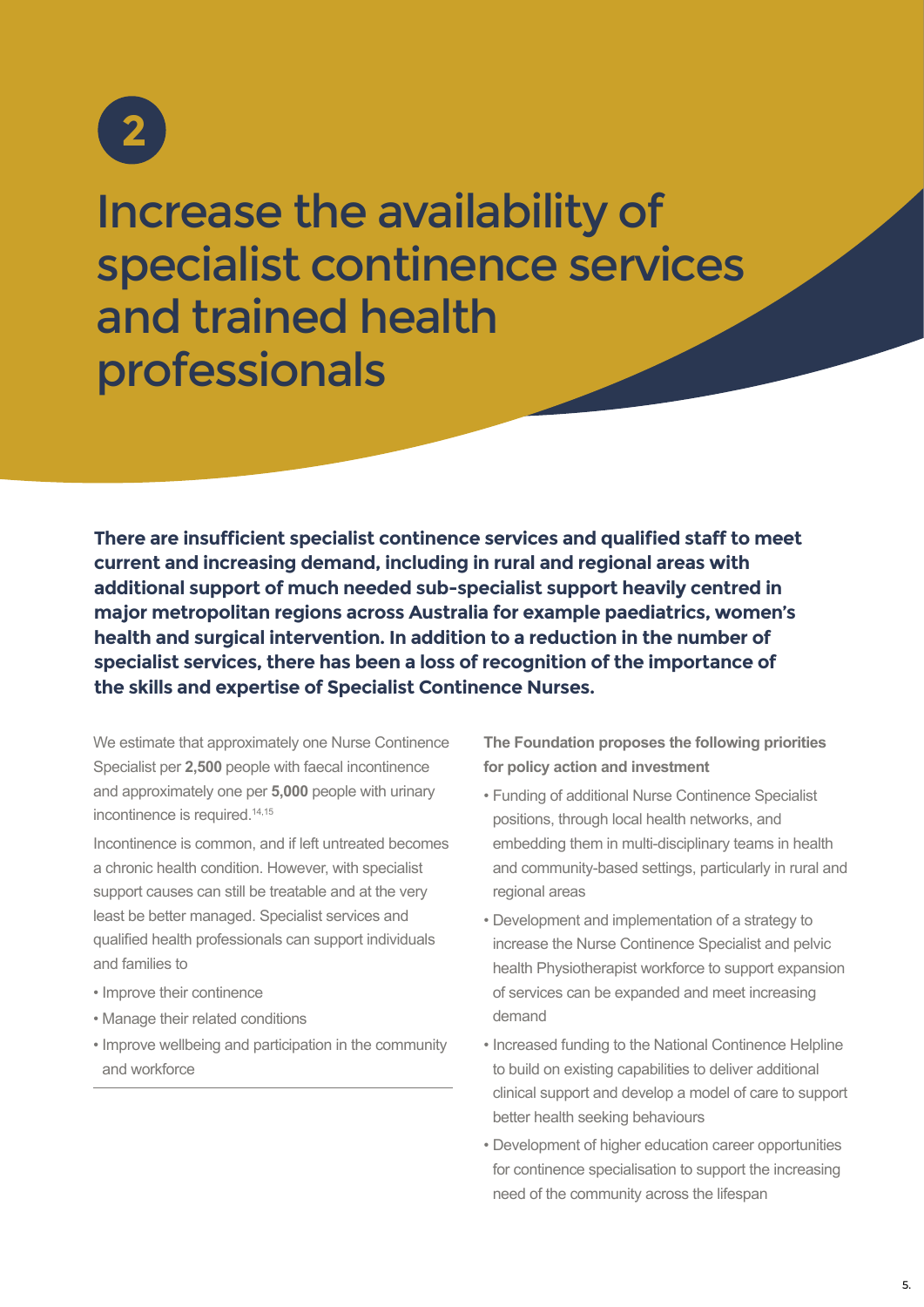# Community Stories

### Betty's story - The benefits of good continence care and support

The Aged Care Royal Commission highlighted the standards necessary to ensure good continence care. Betty's experience illustrates how good management of her incontinence in residential aged care can improve the resident's experience. After a lengthy hospitalisation, Betty, 87, recently moved into residential aged care as her care needs, including continence, were no longer able to be managed at home. Betty says the care and understanding of the staff have helped her deal with her incontinence with dignity.

"I was very embarrassed at first, to have to ask them to help me change, but they were so lovely. I remember one said to me – it is hard to accept help, but it is my job to support you to feel clean and comfortable. You can talk with me about your personal care, and I will only tell other people if it helps them care for you too."

Betty's family are also relieved to know that she has good care, and that staff can be responsive to her changing needs. Betty is currently on a Restorative Continence Care Plan where she can self-manage with support.

### Lily's\* story

"Incontinence is associated with older people; however, it affects so many children. It is important to talk about it and remove the stigma. Let's learn to talk about incontinence like we now do periods." This is the message from the mother of Lily\*, a fiveyear-old who was born with the congenital condition Imperforate Anus/Anorectal Malformation (IA/ ARM). As a result, Lily has continence issues and will need to manage this long term. Her continence is managed using continence aids, diet, staying healthy and carefully scheduling her life around her toileting needs.

Hailing from a regional area, the family had to travel to the city for Lily to have extensive surgeries to help her be socially continent. She will require further surgeries in the future. IA/ARM takes a lot of time to manage and Lily's\* mother advises finding community and support as soon as possible is critical to your child's wellbeing as well as your own. "If something doesn't feel right don't be afraid to ask questions, no-one knows your child better than you."

**\*Name has been changed to protect individual privacy**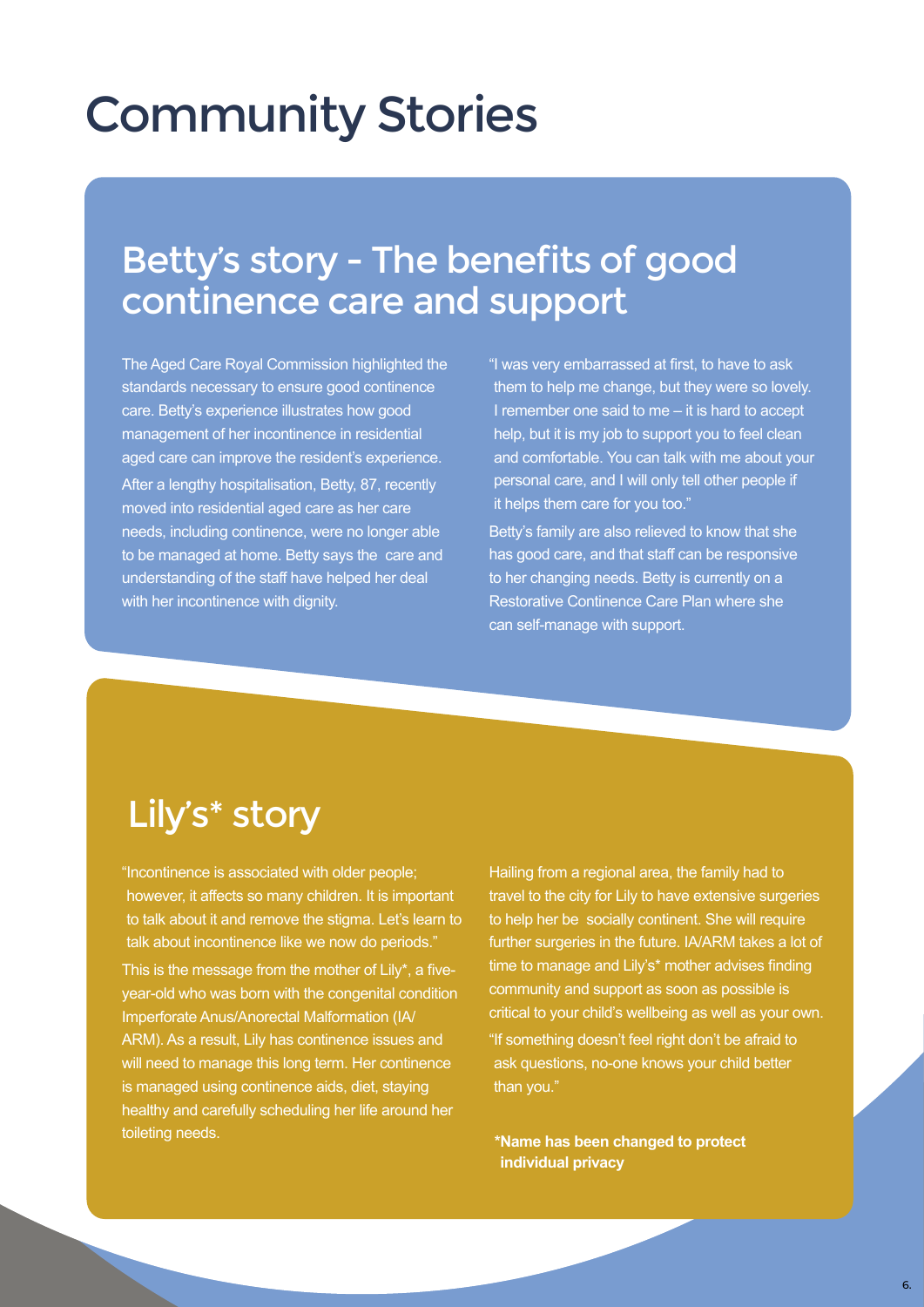

Build the capability of the workforce across health, ageing and disability sectors to support people with incontinence

#### **Adequate education and training to deliver safe and effective continence care and management is essential.**

Currently, primary health care professionals and people working with populations at high risk of incontinence, including doctors, nurses, midwives, and personal care workers have been shown to be inadequately prepared in their training to provide effective continence-related  $car<sub>P</sub>$ .5-8

Concerns have been raised with the Foundation about a loss of specialist continence education and training programs in conjunction with the erosion of the teaching and assessment of continence capabilities in generic healthcare training.

Improved frontline workforce capacity will directly:

- improve the quality of life of people living with incontinence
- reduce preventable health complications and unnecessary hospitalisations
- delay entry to residential aged care.

.

**The Foundation proposes the following priorities for policy action and investment**

- Continence modules mandated in workforce training and professional development, and support for CPD accreditation be put in place to ensure consistent standards are met.
- Include compulsory continence education in undergraduate courses for all relevant health professions.
- Mandate competency units in continence care in Certificate III in Individual Support, Certificate IV in Ageing Support and Certificate IV in Disability qualifications.
- Comprehensive standards for continence care and services are introduced for private and public health services, supported accommodation, residential aged care, home care, and disability support.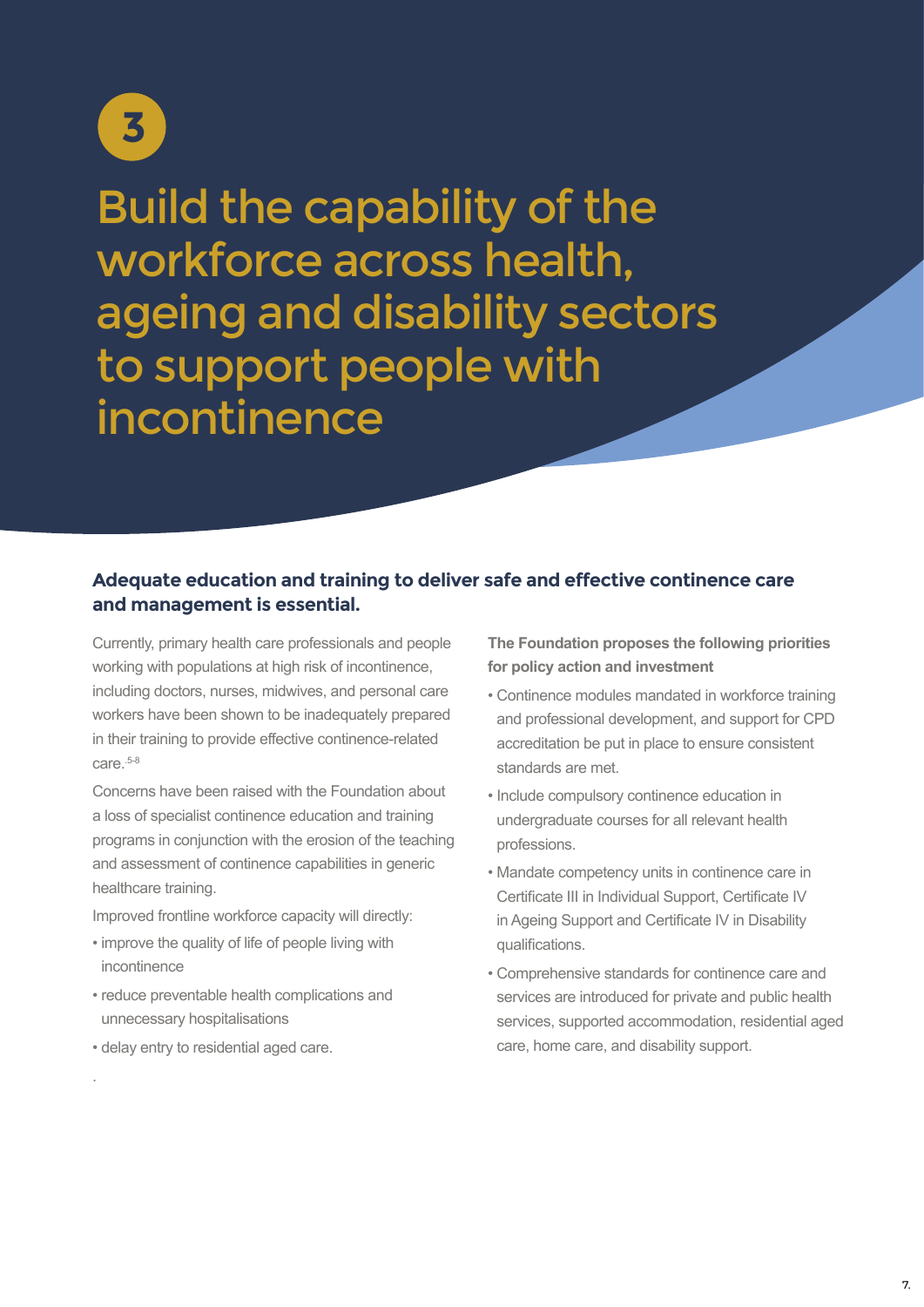### Alan's Story – The Prostate Cancer Journey

After two bouts of prostate cancer, Alan required surgery for the removal of his prostate gland, from which he needed to recover both physically and emotionally. That included having to deal with wearing pull-up pads to handle the incontinence. "I felt like a baby wearing them", he says. During the first 12-months following the operation, Alan's bladder and bowel also took time to heal.

"Some days I could go for a few hours before having to take a leak, but then there would be days where I was going every half an hour. I found this

emotionally draining to the point of one day sitting on the toilet and crying. I had had enough of this incontinence and leaking and it was really getting to me," says Alan.

Dealing with incontinence after prostate surgery often comes as a complete shock for many men.

Alan was able to access support from a physiotherapist who was able to help him slowly get himself back on track. "Despite having to deal with the occasional leak, 11 years later my continence has improved and I feel more confident in my day-to-day activities," says Alan.

## The Impact of Incontinence

**• By 2030, more than** 

**6.2 million**

**Australians will be living with incontinence.1**

**• Productivity losses of people with incontinence are estimated to be** 

### **\$34 billion**

**per year due to lower-than- average employment rates of people experiencing incontinence.1**

**• Without action, the number of people in residential aged care living with incontinence is expected to almost double, from 129,000 in 2010 to more than**

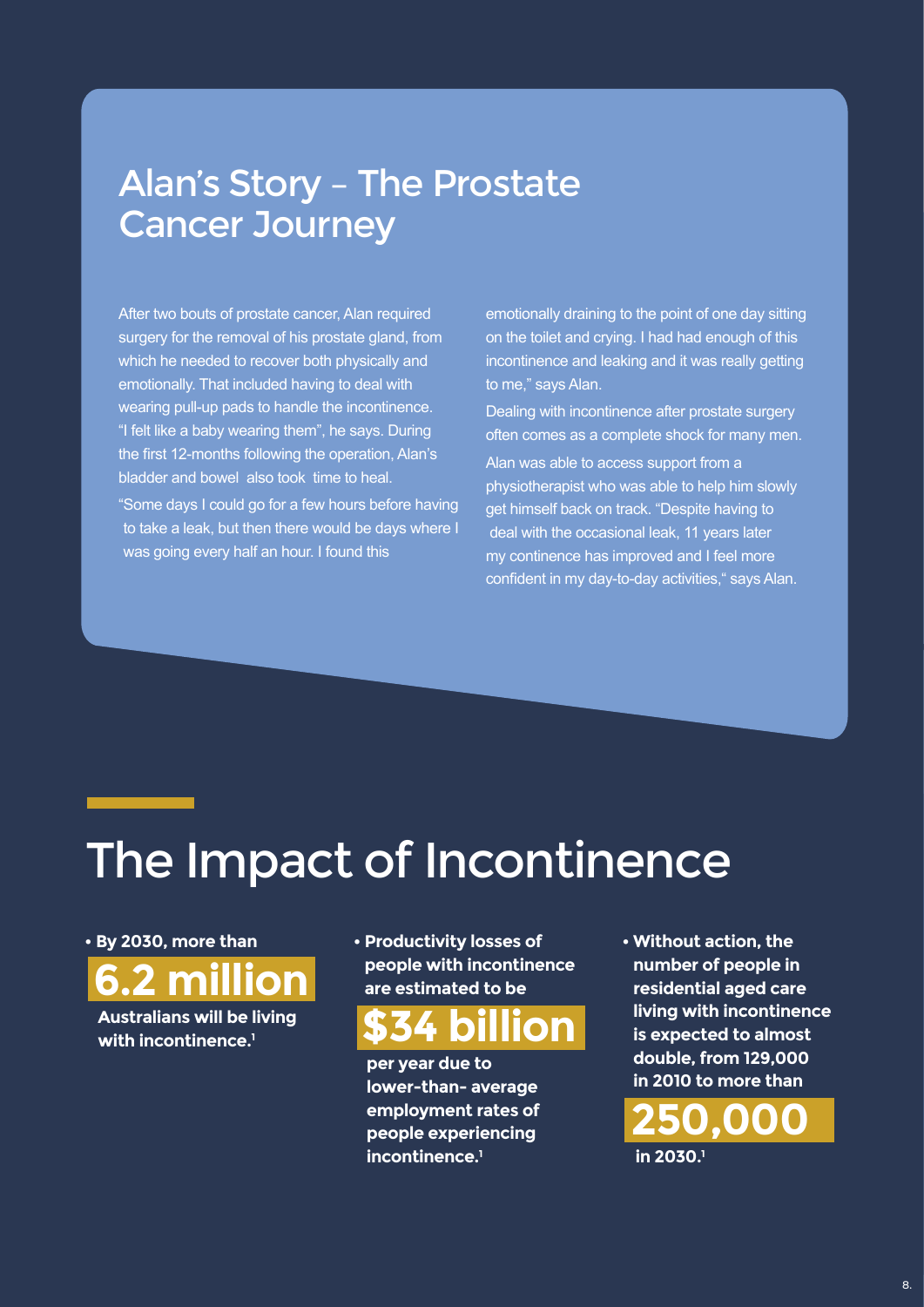### The Impact of Incontinence

### Incontinence impacts people of all ages and genders

- **80%** of people in the community with urinary incontinence are women. $1$
- **46%** of people who experience incontinence are under the age of 50 years.<sup>1</sup>
- **19%** of children starting primary school are estimated to have incontinence.<sup>2</sup> Many children with some form of incontinence at this age continue to have incontinence into adolescence and adulthood.3,4

Incontinence impact wellbeing, inclusion and economic participation

- Lived experience of incontinence is different for every person. It has significant impacts on the health, well-being, inclusion and social and economic participation of individuals and families and on our communities.
- Incontinence can have a significant impact on workforce participation, including on concentration, performance of physical activities, self-confidence, and ability to complete tasks without interruption. The impact increases according to the severity and level of assistance required to manage incontinence.<sup>9</sup>
- Workforce participation for people aged 15–64 who always or sometimes need assistance with managing bladder or bowel control is only 20%. For people who have difficulty but do not need assistance the rate is still only **42%.**<sup>10</sup>
- People experiencing faecal incontinence find the workplace is the most complicated situation to manage when outside the home.<sup>11</sup>
- A National Survey undertaken by the Continence Foundation found that incontinence is having significant impacts on health and welling, with half (50 per cent) of those living with incontinence stated that it affects their mental health, and **52** per cent stated it causes them to be less confident when leaving the house.<sup>12</sup>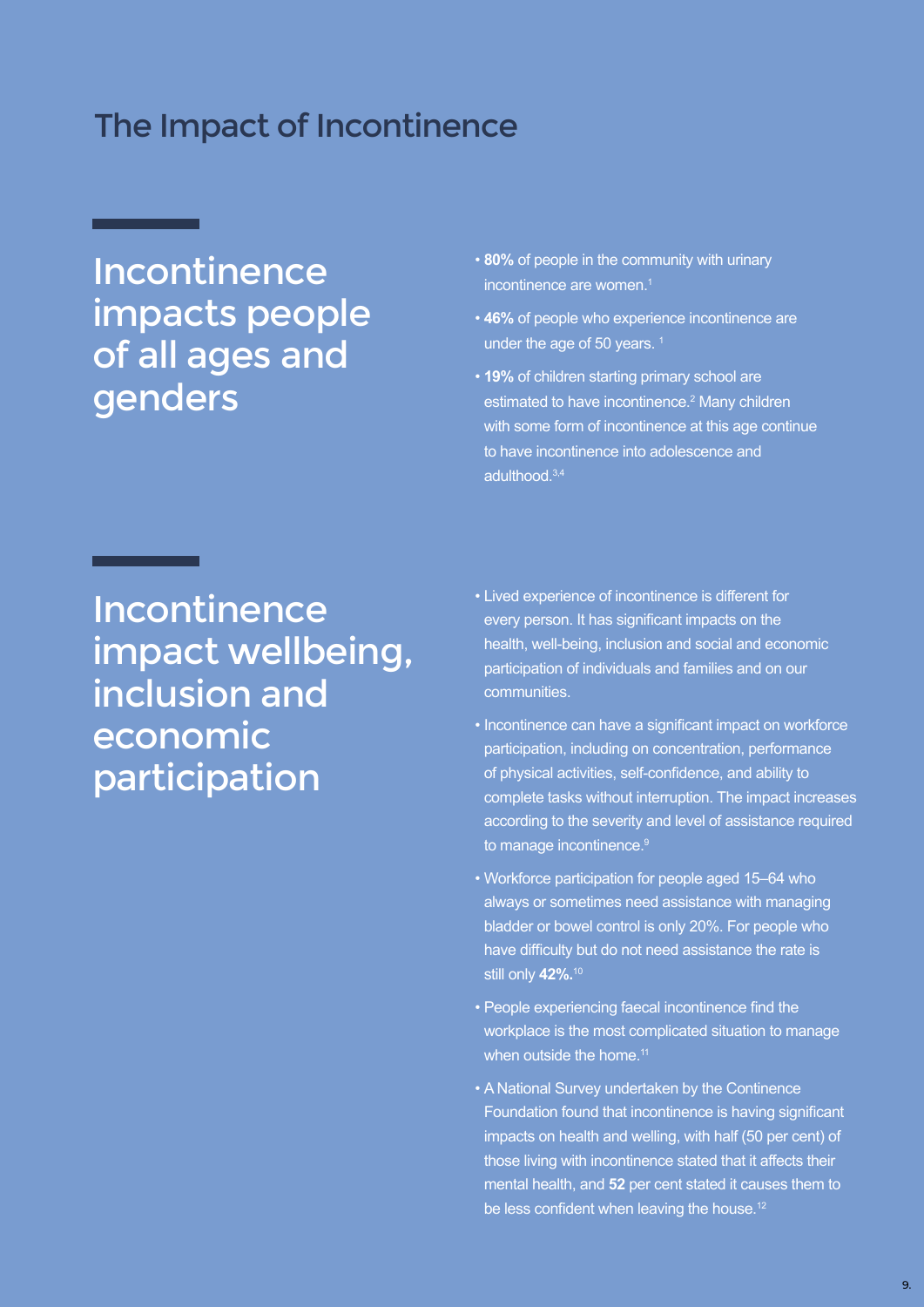# **About the Continence Foundation of Australia**

The Continence Foundation of Australia is the peak not-for-profit organisation for people with incontinence, their families and carers and the health professionals supporting them.

Our vision is an Australian community free of the stigma and restrictions of all aspects of incontinence across the lifespan.

The Foundation works with people of all ages impacted by incontinence, government and other stakeholders to provide support services, education and information aimed at reducing the stigma and restrictions of incontinence.

The Foundation has managed the National Continence Helpline since 1999. The Helpline is a free, confidential information and advice line for people affected by incontinence or bladder and bowel issues, staffed by Nurse Continence Specialists.

In the past financial year, we responded to more than **21,000** calls (carers **34%**, consumers **44%**, providers **22%**).

#### **Other key activities of the Foundation include:**

- Managing the National Public Toilet Map since 2020. Visits to the map have increased from approximately **700,000** visits to more than **2 million** per annum in that timeframe.
- Producing more than **554** YouTube continence videos with over **6,500** subscribers. The videos range from 3D animations of pelvic floors to animated videos in **10** different languages.
- Maintaining an online service directory of more than **800** continence services across Australia. The directory can be searched by postcode to find the nearest service.
- Publishing hundreds of articles on our website for service providers and consumers that cover all areas from toilet accessibility to continence products.

#### **Providing education and support to health professionals:**

The Foundation has developed and runs a number of on-line education programs and webinars.

In the six months from July to December 2021 there were **2,359** enrolments to these programs.

The professions registering for the programs in this period include:

- Enrolled Nurse
- Medical Specialist
- Nurse Continence Specialist
- General Practitioner
- Physiotherapist
- Registered Nurse
- Medical or nursing student
- Consumers

The **Continence Support Now** website provides free access to continence support for community workers. It attracted over **4,500** individual users in the 6 months from July 2021.